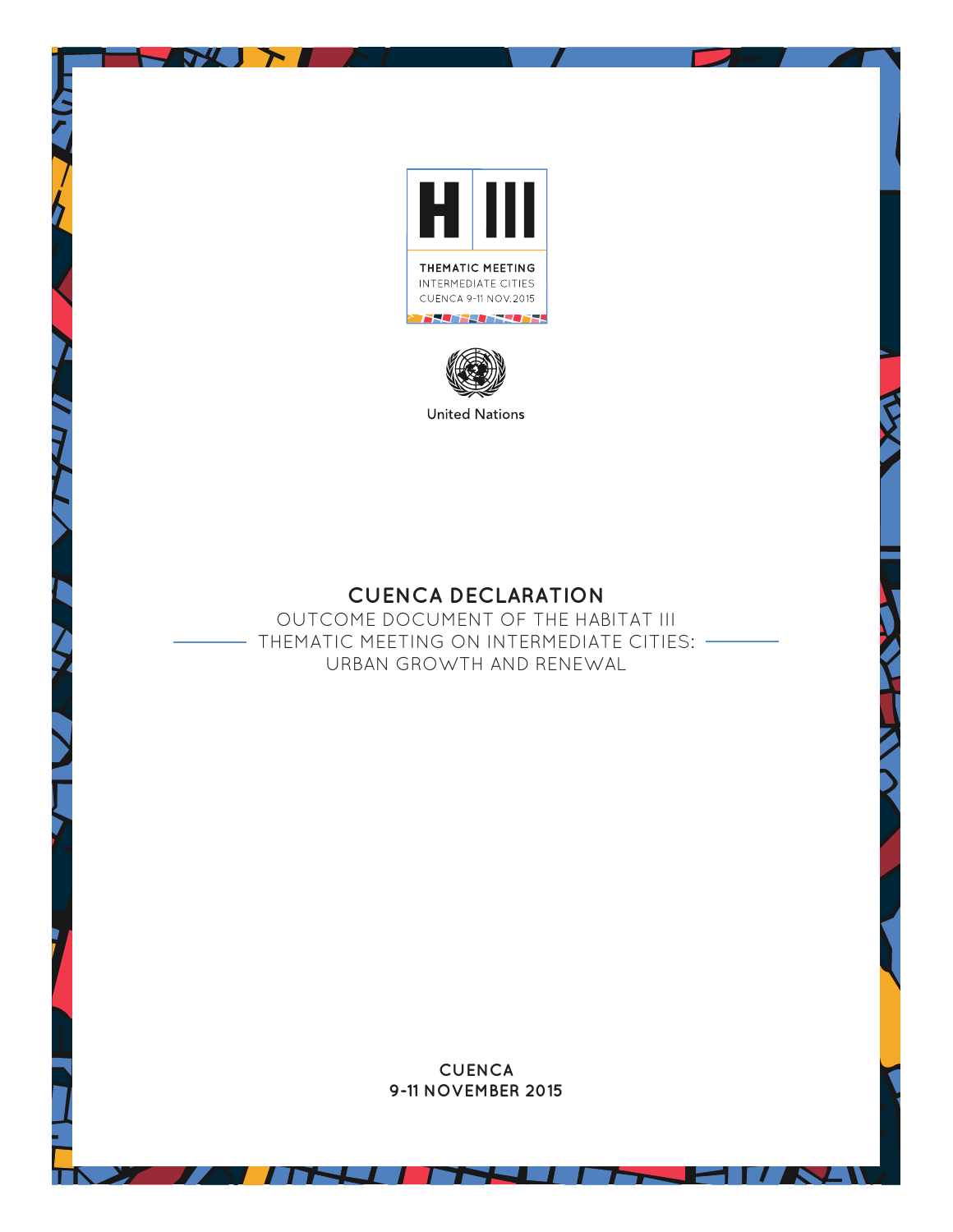**Host Partner** 



## © 2017 United Nations

The New Urban Agenda was adopted at the United Nations Conference on Housing and Sustainable Urban Development (Habitat III) in Quito, Ecuador, on 20 October 2016. It was endorsed by the United Nations General Assembly at its sixty-eighth plenary meeting of the seventy-first session on 23 December 2016.

Several official regional and thematic high-level meetings involving a wide range of participants debated priorities for the New Urban Agenda and policy recommendations in the form of a final participants' declaration from September 2015 to April 2016. The final declarations from regional and thematic meetings were considered official inputs to the Habitat III process.

The Habitat III Secretariat expresses its deep appreciation to the Municipal Government of Cuenca that provided financial support to the organization of the thematic meeting.

This is a United Nations publication issued by the Habitat III Secretariat based on the Conference official document. Photocopies and reproductions of excerpts are allowed with proper credits. If any questions arise related to the accuracy of information contained in this publication, please refer to the official document, A/CONF.226/PC.3/6, Outcome document of the Habitat III thematic meeting on intermediate cities.

An electronic version of this publication, as well as other documents from the Habitat III preparatory process and the Conference itself, are available for download from the Habitat III website at www.habitat3.org.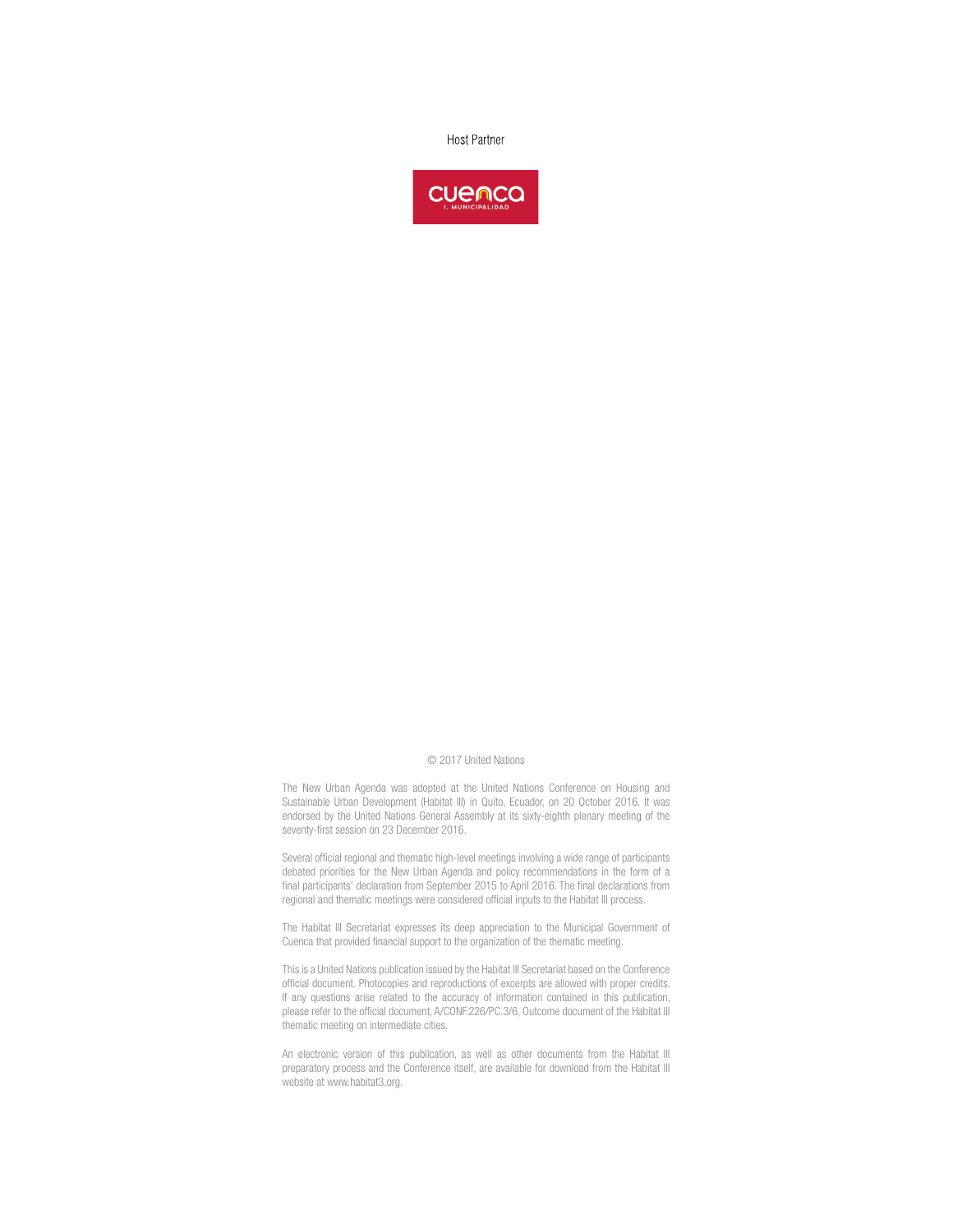

## **OUTCOME DOCUMENT OF THE HABITAT III THEMATIC MEETING ON INTERMEDIATE CITIES: URBAN GROWTH AND RENEWAL**

## PROMOTING NETWORKS OF INTERMEDIATE CITIES TO ACHIEVE SUSTAINABLE AND TERRITORIAL DEVELOPMENT

We, the participants in the Habitat III thematic meeting on intermediate cities: urban growth and renewal, hosted by the municipality of Cuenca, Ecuador, from 9 to 11 November 2015, representing a wide range of stakeholder groups, including civil society, national Governments, local and regional authorities, intergovernmental organizations, the United Nations system, academicians, researchers and professionals, the private sector, farmers, foundations, philanthropies, women, youth and children,

Gathered to discuss the relevance of intermediate cities in the overall configuration of territorial systems and their contribution to sustainable development ahead of the formulation of a New Urban Agenda at the United Nations Conference on Housing and Sustainable Urban Development (Habitat III), to be held in Quito from 17 to 20 October 2016,

Express our sincere gratitude and appreciation to the municipality of Cuenca for the excellent organization of the conference and our gratitude to the residents for the warm hospitality accorded to all participants,

*Reaffirming* the need and the responsibility to achieve sustainable urbanization to promote economically, socially and environmentally sustainable societies,

*Welcoming* the adoption by the General Assembly at its seventieth session of the document entitled "Transforming our world: the 2030 Agenda for Sustainable Development", including the Sustainable Development Goals and, in particular, Goal 11, "Make cities and human settlements inclusive, safe, resilient and sustainable",

*Noting* that climate change impacts are unfolding rapidly, thereby undermining the livelihoods of people in cities and human settlements, threatening poverty eradication efforts and putting at risk the achievements of the Sustainable Development Goals, emphasizing the need for ambitious action towards sustainable urbanization in order to mitigate and adapt to the effects of climate change and, to that end, hopeful that a new agreement on climate change will be reached at the twenty-first session of the Conference of the Parties to the United Nations Framework Convention on Climate Change, to be held in Paris from 30 November to 11 December 2015,

*Recognizing* the potential contribution to sustainable development of all sections of society, including persons and groups in vulnerable situations, as well as their specific needs,

*Recognizing also* the need for a holistic and inclusive approach to sustainable urban development that guarantees the full exercise of citizenship and the realization of all human rights, including the right to development,

*Bearing in mind* that the concept of intermediate cities stems from their role as intermediaries within a territorial system, interacting with bigger cities, towns and other human settlements and more effectively articulating urban-rural linkages,

*Mindful* of the differences of population size considered to define intermediate cities, which may vary in different regions, ranging from 20,000/50,000 inhabitants to 500,000 inhabitants and up to 1 million inhabitants in specific countries and regional contexts,

*Appreciating* that, whereas the world is now predominantly urban, currently more than half of the urban population lives in small and intermediate cities,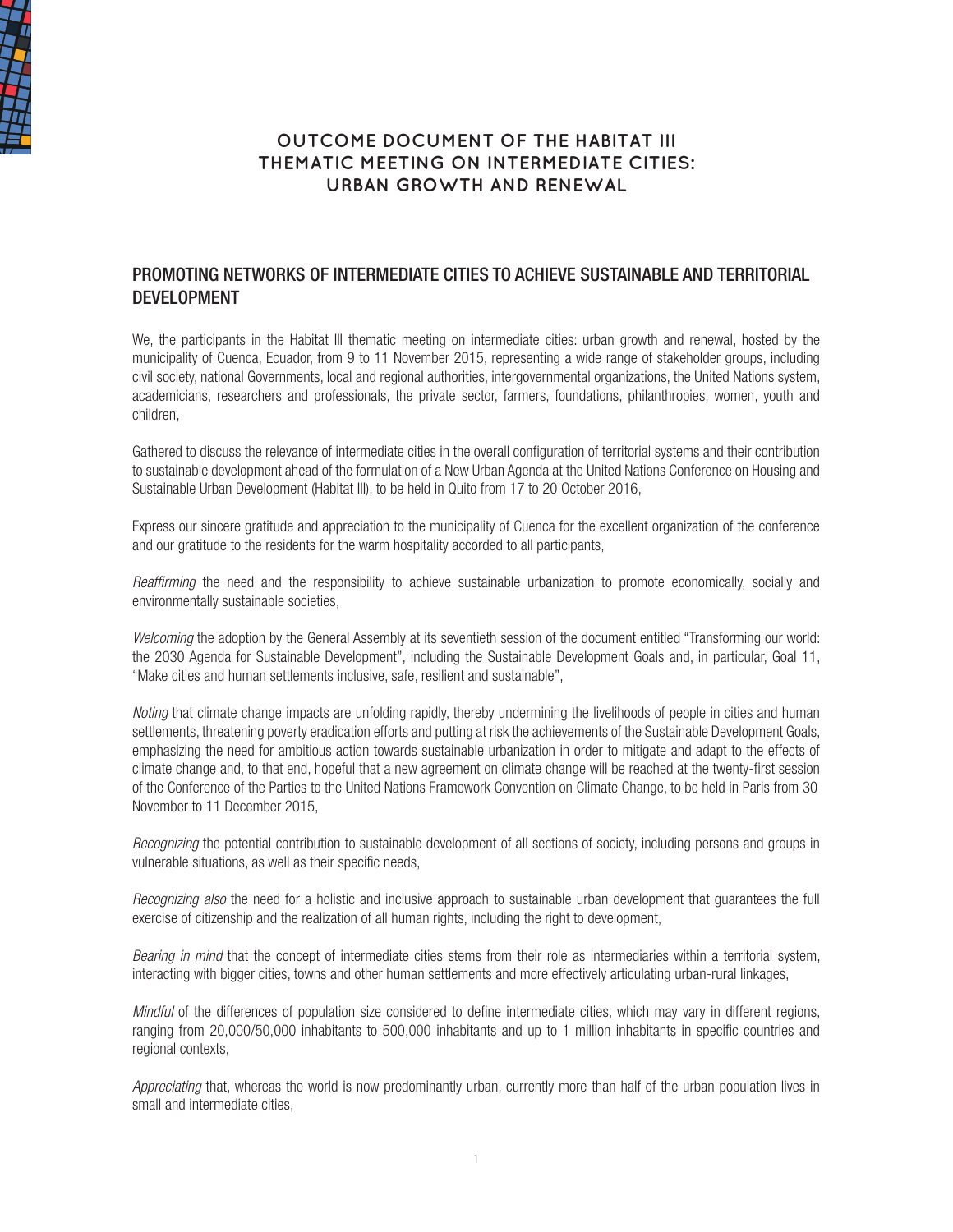

*Recognizing* that intermediate cities, for their size, offer opportunities for more effective governance and management and may facilitate improved social cohesion and a sense of identity and belonging as well as a balanced relationship with the surrounding natural environment,

*Recognizing also* that intermediate cities offer government administrative functions related to security, health, education, social services and culture closer to their population,

*Recognizing further* that intermediate cities offer services to rural areas and as such often become "stopping points" for populations that could have migrated to larger cities and metropolises, and that these towns can be in a better position to offer decent jobs as well as land and housing at a fraction of what they would cost in a big city and often with a higher quality of life,

*Bearing in mind* that compactness, density and connectivity, integrating the natural proximity factor of small and intermediate cities, potentially make intermediate cities more resilient, efficient and economically viable, and reduce the environmental footprint and the contribution of such cities to climate change,

*Mindful* of the role of intermediate cities in promoting balanced regional sustainable development, through the integration of urban and rural functions into the regional and national spatial system, strengthening the linkages within the territory, alleviating poverty, providing a market for agricultural produce and extending basic services to rural areas,

*Cognizant* of the current strong pressure many intermediate cities are experiencing to achieve rapid growth and the related difficulties to manage urban development and meet new demands for housing, land, infrastructure and basic services apart from the associated risk of losing their comparative advantages in terms of economic viability, social cohesion and quality of life, as well as their environmental sustainability,

*Noting* that small and intermediate cities often have limited capacity to effectively anticipate and finance planned extension and to enforce measures to control unplanned development and avoid the formation of informal settlements,

*Noting with concern* the current decline of density in favour of escalating sprawl and unplanned peri-urbanization of intermediate cities, which poses challenges to the management and sustainability of intermediate cities, implying higher costs of infrastructure and maintenance, affecting the advantage of agglomeration economies and the unnecessary loss of agricultural and other productive land as well as land with environmental value,

1. *Advocate* for the development of a more balanced system of cities and human settlements through inclusive national urban policies and strategy frameworks, as well as effective regional and territorial planning, to ensure better distributed urban growth;

2. *Also advocate* for the provision of appropriate legal, fiscal and organizational frameworks to promote balanced and responsive urban development, strengthened social equity and gender equality as well as the full realization of human rights, in accordance with the religious and cultural values of individual countries and their sovereignty;

3. *Encourage* strengthening the coordination between different levels of Government, implementing the principle of subsidiarity, in the planning and implementation processes of intermediate cities, which should include the development of multi-actor partnerships and inter-municipal cooperation mechanisms, and overcoming challenges related to administrative-boundary constraints;

4. *Recommend* that civil society participation in decision-making and planning processes be promoted, including in implementing and monitoring policies as well as in defining appropriate indicators, which should be done while strengthening capacity, with particular attention to youth and women as well as persons in vulnerable situations;

5. *Also recommend* that resilience in cities be strengthened in order to reduce citizens' exposure and vulnerability to climate change and other economic, social and environmental shocks, including natural and anthropogenic disasters;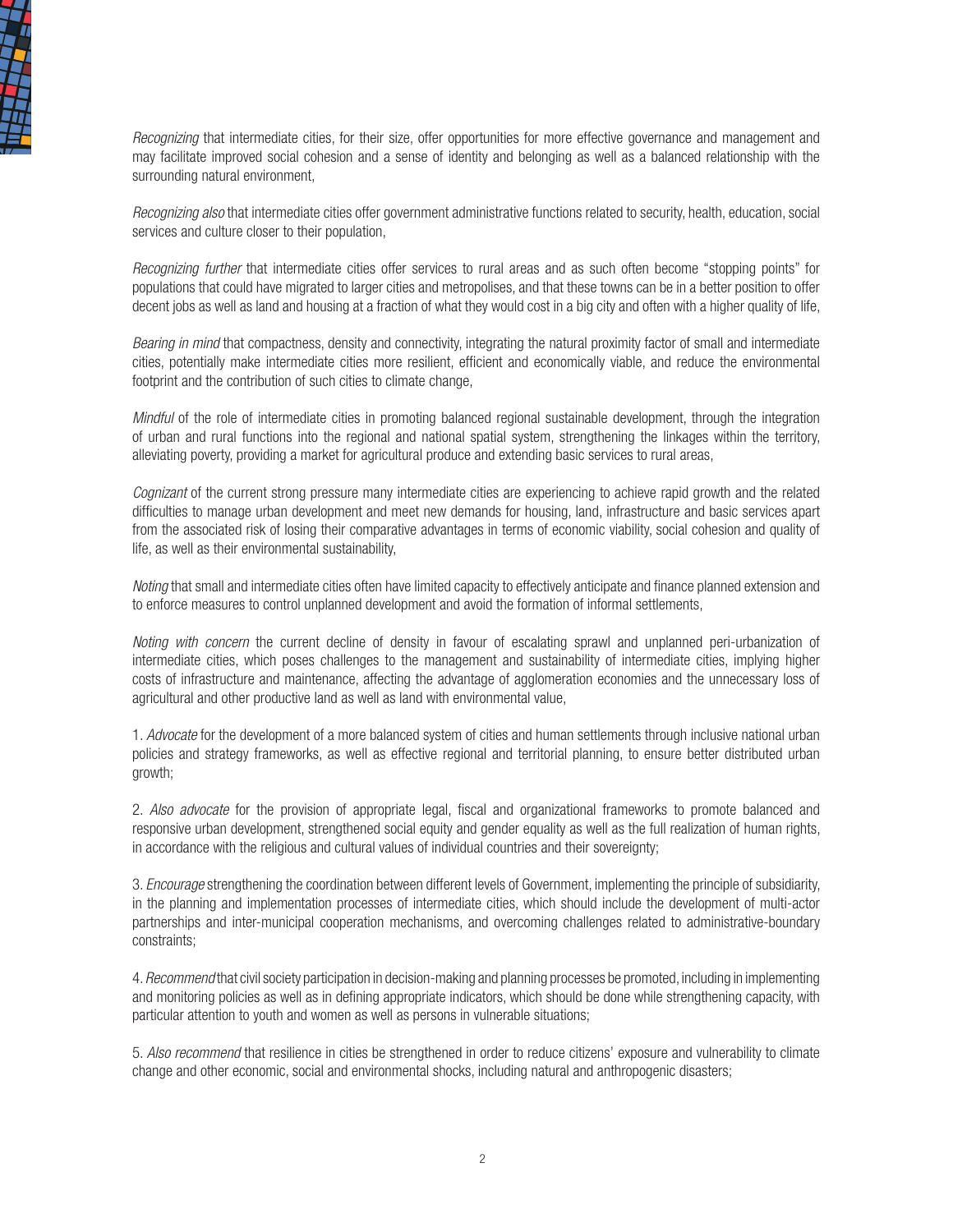

6. *Advocate* for a global commitment to cooperate internationally in sustainable urban development that allows access by stakeholders in intermediate cities to finance, technology and capacity-building, based on principles of equity, good governance, transparency, accountability and solidarity;

7. *Also advocate* for the recognition of the importance of placing the right to the city for all, encompassing the notion of accessibility and affordability, at the centre of urban development policies, combining citizen participation with the right to education, health, housing, services and employment opportunities, recognizing diversity and promoting conviviality, identity and a sense of belonging;

8. *Recommend* that the processes of fiscal, political and administrative decentralization be strengthened, with a clear distribution of tasks, responsibilities and resources, building the capacity of local governments to promote effective citizen participation and implement sustainable urban development policies;

9. *Advocate* for the adoption of culture as a key tool for promoting sustainable urban development, by preserving the urban, environmental and cultural identity of cities, fostering the quality of life and the development of a creative economy, thus contributing to poverty eradication and increasing social cohesion;

10. *Encourage* adequate investments in small and medium urban centres, including market centres, focusing on food security, capacity-building, sustainable infrastructure and the provision of basic services, the creation of decent jobs and the strengthening of social cohesion, and also encourage the promotion of the role of small and intermediate cities in strengthening food security systems through the provision of sound infrastructure, access to land and effective trade links, to ensure that small-scale farmers are linked to larger supply chains;

11. *Recommend* that sustainable and integrated approaches to urban growth and regeneration be furthered, based on the assumption of a correlation between urbanization and development, which should consider ensuring adequate planning rules and regulations for the design, production and management of efficient and equitable human settlements, qualitative and inclusive urban planning and design and efficient and transparent municipal finance systems to ensure effective investments and management, as well as the equitable redistribution of benefits generated by urban development;

12. *Also recommend* that urban regeneration, renewal and informal settlement upgrading processes be developed, which should not be implemented at the expense of vulnerable inhabitants of cities and should be based on inclusive participatory planning, oriented to harnessing the cultural diversity and identity, as well as the urban heritage, both tangible and intangible, of the intermediate cities;

13. *Further recommend* that rapid growth in intermediate cities be anticipated and addressed through planned cities extensions and infill, including upgrading of informal settlements, with the aim of sustaining density, compactness and connectivity;

14. *Encourage* ensuring social and cultural mix as well as mix of uses in order to maintain the "good vibrancy" of the city and foster proximity factors, so as to enhance the quality of life and social inclusion, reap the benefits of agglomeration economies, reduce energy demand as well as transit time and emissions, towards the improved health of citizens as well as low-emission and climate-resilient development;

15. *Recommend* that policies and interventions be further developed, including integrating mobility plans into overall urban plans, to decrease the demand for private vehicles in urban centres and discourage urban sprawl, which may include ensuring the political and financial commitment to develop sustainable trunk infrastructure and collective transport systems;

16. *Urge* that support be provided to local governments of intermediate cities to identify, develop and sustainably exploit local assets and urban development opportunities for inclusive growth, job creation, the maintenance of existing livelihoods and increased tax revenue;

17. *Urge* national and local governments, the private sector and civil society, to collaborate to increase economic development in intermediate cities and surrounding regions, towards increasing jobs and the creation of microenterprises for inclusive growth and increased tax revenue;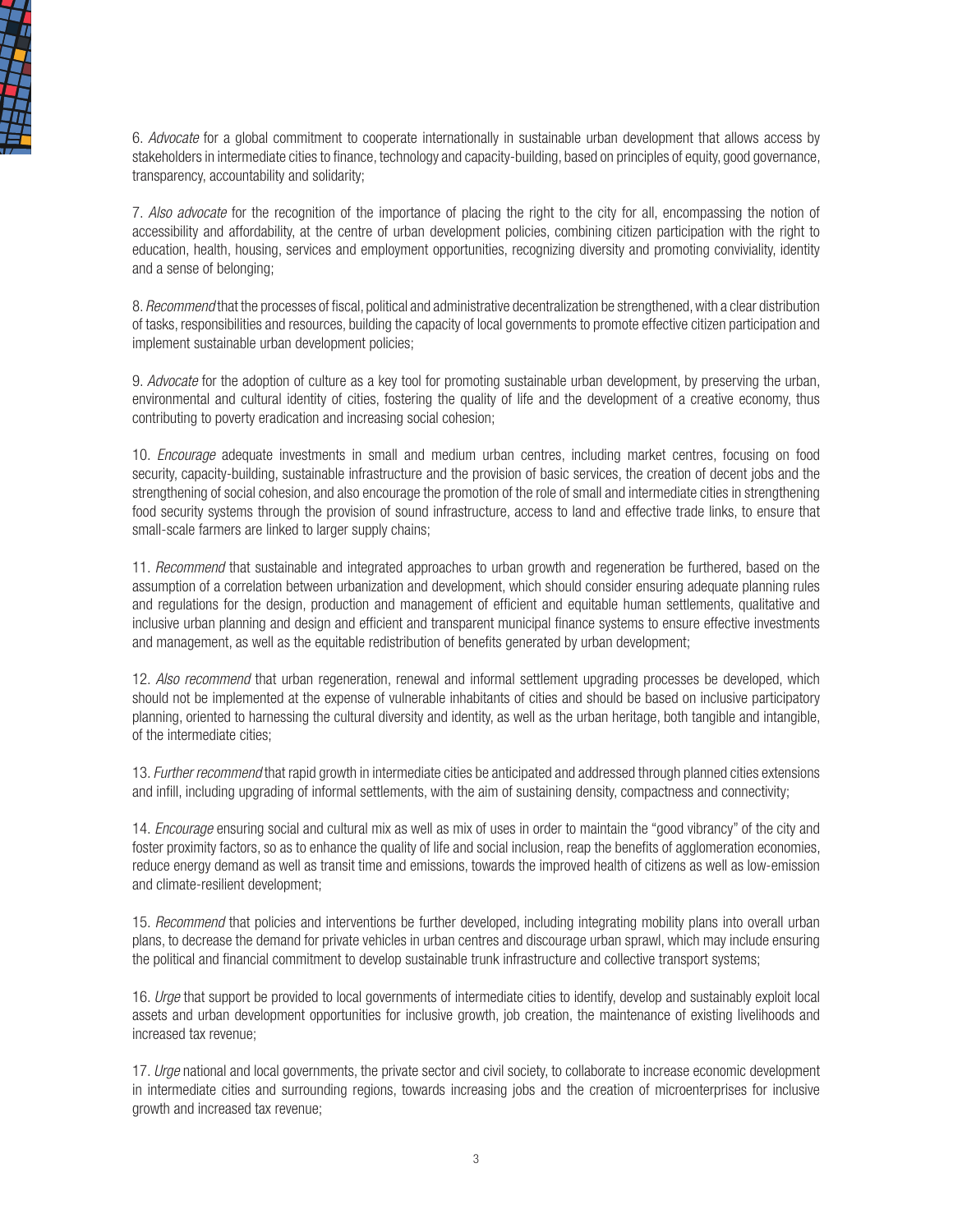

18. *Recommend* that adequate housing policies be adopted that meet existing urban planning strategies and regulations as a key factor for the development of intermediate cities;

19. *Also recommend* that accessible, safe, inclusive and quality public space be provided adequately to foster urban equity, social cohesion and better quality of life, with particular attention to women, children, elder persons and persons with disabilities;

20. *Advocate* for appropriately embracing information and communications technology opportunities to foster civic engagement, data collection and analysis for city planning, the enhancement of transparent city management and the provision of more efficient service;

21. *Recommend* that effective public regulation of the land market be applied to ensure the equitable and sustainable provision of land suitable for urban development and the avoidance of speculation and gentrification, as well as to ensure the capture and equitable distribution of the added value obtained as a result of public decisions;

22. *Also recommend* that policies and programmes designed to support the contribution of small and intermediate cities to sustainable urbanization be informed by evidence-based and multidisciplinary research, regularly monitored and evaluated in a transparent way;

23. *Advocate* for the achievement of a truly inclusive New Urban Agenda, where no one is left behind, with a holistic and peoplecentred approach that informs, involves and engages civil society, including persons with disabilities and their organizations, in all aspects of urban development;

24. *Commit* ourselves to promote the principles and the recommendations included in this Cuenca Declaration for Habitat III, ensuring that this effectively contributes to the formulation of the New Urban Agenda at the next United Nations Conference on Housing and Sustainable Urban Development, to be held in Quito in October 2016.